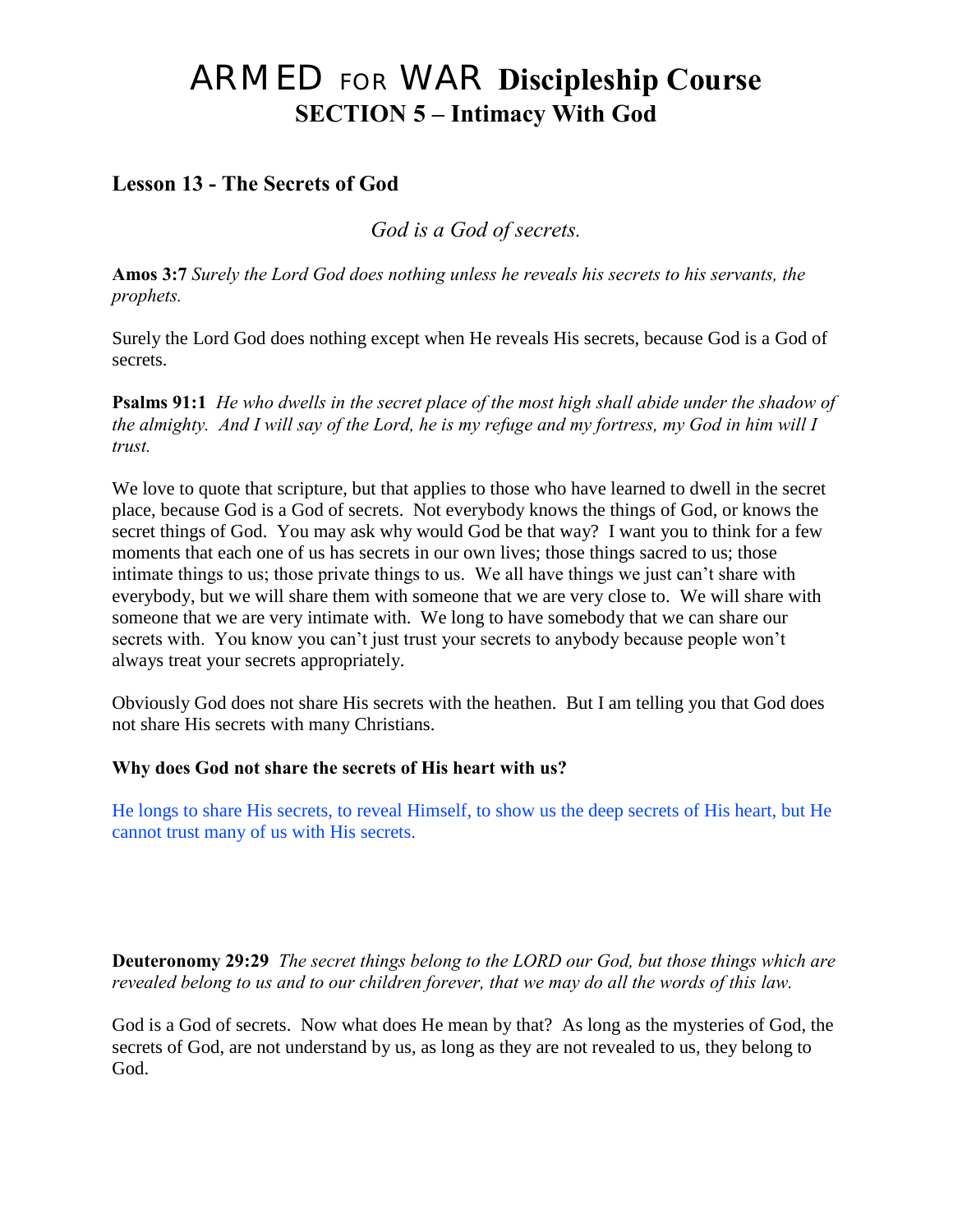As an example. I was raised in America, and I went to a Catholic church. I heard about Jesus. I even heard that He had died for my sins, but I never heard that I had to be born again. I never heard that I had to repent of my sins and make Jesus Christ the Lord of my life. I never heard that until May  $2<sup>nd</sup>$ , 1986. As long as salvation, and the plan of salvation, was a mystery to me, then my salvation belonged to God. Even though Jesus has paid the price for it, even though Jesus had purchased it, my salvation belonged to God. But when it was revealed to me, when the Word was preached, the revelation broke forth and I understood that I had to be born again; that I had to give to Jesus the legal right of authority over every part of my life. At that moment, if I would submit to that Word and yield to that Word, then that thing which was no longer secret, but now was made manifest, that revealed secret belonged to me.

There are many Christians who love God that die every day of sickness and disease. Although they know Him as Lord and Savior, they have not come to the revelation that He was wounded for their transgressions, He was bruised for their iniquities, that the chastisement of their peace was laid upon Him and by His stripes we are healed. They may be able to quote that scripture. They may even say they believe that scripture, but it hasn't yet become revealed to them, because once it is revealed to them, it belongs to them.

## *Once a truth is revealed to us, it belongs to us.*

Now think about this for a moment. God has secrets; secret treasures, secrets of the kingdom, secrets of the ages. He longs to reveal them unto us. Once they are revealed, then we have access to them because knowledge is power. If you have knowledge in this earth, it gives you power. It's amazing that at the turn of the last century we did not have the knowledge of the laws of gravity, but then Newton and the little fruit falling on his head, and the laws of gravity were discovered. The more we understood the laws of gravity, the more we were able to utilize those laws. Understanding the laws of gravity gave us power.

We are living in a day now where knowledge is rapidly, dramatically increasing and we are having more power and more influence. There are things we are able to do easily today that a hundred years ago we wouldn't even consider doing. Fifty years ago a 10,000 square foot building filled with computers couldn't do what one little desktop, or even a laptop, computer can do today. The increase of knowledge has allowed us to function in greater power.

#### **All truth is parallel, what is the connection between spiritual knowledge and power?**

The greater spiritual knowledge you have, the greater spiritual power you have. That is why God says His people are destroyed for a lack of knowledge (Hosea 4:6).

God has all knowledge and He wants to reveal His secrets to us, but He is not just going to reveal it to you because you got born again. He is not just going to reveal it to you because you just got saved, as there are qualifications. If He put that knowledge in your hands, if He puts that power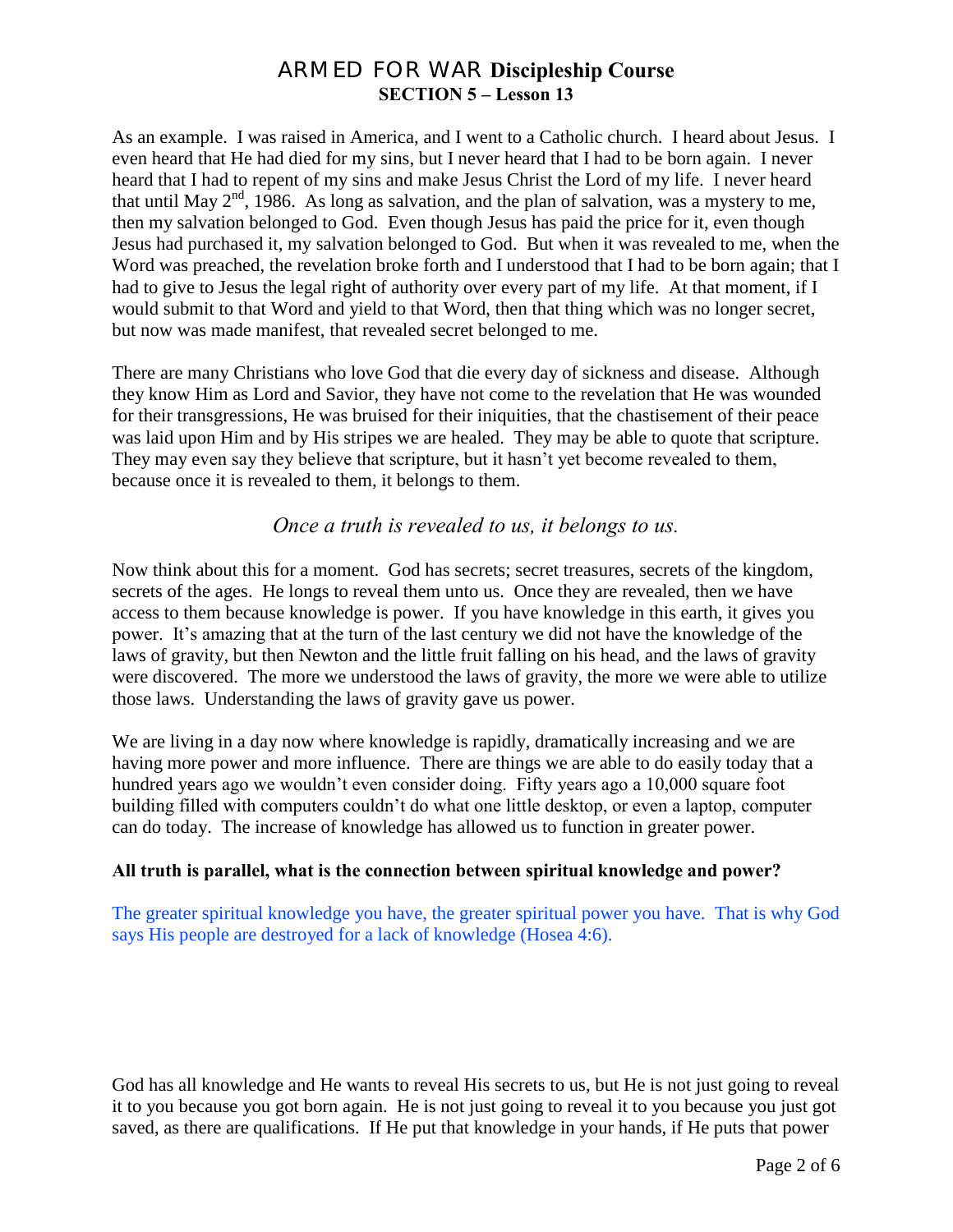in your hands and you are an un-surrendered, undisciplined servant, un-surrendered undisciplined Christian, then you will use that power for ill-gotten gain. You will use that power for wrong purposes.

You may not think it possible to misuse or abuse such power, but Moses did it. God gave Moses power in that rod. The second time the people had no water God told Moses to speak to the rock. Moses got mad, and he picked up the rod, and he struck the rock. He exercised the power of God illegally, but he still exercised the power of God. He got rebuked for it and he got judged for it, but he did have access to it.

This is why we have had people all throughout history who came into the revelation knowledge of healing power and healing ministry and had great healing ministries but were drunks, womanizers, or did evil, ungodly things. Once they tapped into that revelation knowledge, once they had it, it belonged to them.

People believe that if others are not living right for God that God will just lift the anointing. I wish it was so, but it is not. Even after God had rejected Saul, he would go out and prophesy. He still moved in the gift that God had given him. God gave him the revelation of prophetic anointing and prophetic ministry, and he was still able to move in it even after he was rejected of the Lord.

This is why God is careful with His greatest secrets. He has secrets that He longs to reveal, but there are so few people He can trust with them.

**Psalms 25:14** *The secret of the LORD is with those who fear Him, And He will show them His covenant.*

#### **Who will God reveal His secrets to?**

God will show Hs secrets to those who fear Him.

The God who reveals His secrets is a God of many secrets. We are going to spend eternity understanding the secrets of God. God longs to reveal His secrets, but they belong to those who fear him. As God begins to reveal Himself to us, something begins to change and transform in us. It is why He longs to reveal Himself.

**2 Corinthians 3:18 AMP** *And all of us, as with unveiled face, [because we] continued to behold [in the Word of God] as in a mirror the glory of the Lord, are constantly being transfigured into His very own image in ever increasing splendor and from one degree of glory to another; [for this comes] from the Lord [Who is] the Spirit.*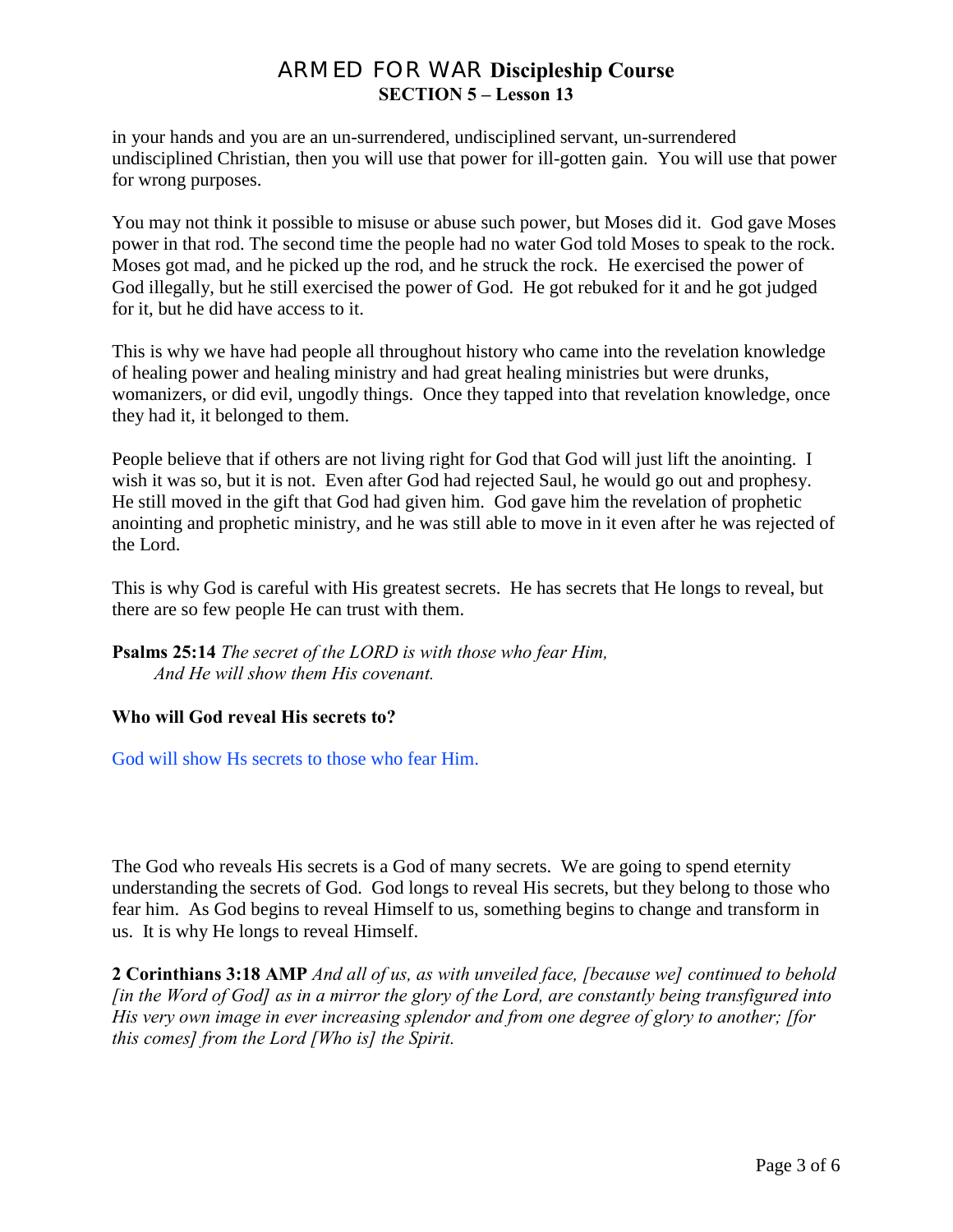The word transfigure here comes from the Greek work metamorpho, which is where we get the English word metamorphosis from. We are constantly being changed and transformed into Christ's image from one degree of glory to another. This happens as we behold Him, as we see Him. When we see Him we shall be like Him.

That's not talking about someone physically seeing Jesus and automatically becoming like Him. If that were true, then at the end times when some face judgment and some face glory, everyone would suddenly be like Him. That's not what it is talking about. It is talking about the revelation of who He is, and of His death and resurrection. Not just seeing Him as God, but seeing the depth of the seeker, the revelation of Him as we behold Him in the deep intimate secrets and knowledge of Him as we see Him as He really is and we behold the mysteries of God.

As we look upon those things we will become progressively more and more like Him. He longs for a people that are like Him. He longs for a people that look like Him; that take on His nature, His transformation. He is a God of secrets and He longs to reveal His secrets to you right now while you are here on the earth.

The secrets of the Lord belong to them that fear Him. There is very little teaching about the fear of God.

#### **What does the "fear of God" mean?**

What little teaching we hear about the fear of God generally teaches it as a reverential fear or respect for God. But in the original Hebrew it means a terrifying, dreadful fear. We are not to be afraid of God, but we must approach and deal with Him correctly.

God revealed this secret to me when I had an experience with the fear of God: Everything the Father does is for Jesus because only Jesus is worthy. Nothing we got from God, nothing we get from God is coming because of our own worthiness. It comes because of Christ's worthiness, because Jesus is the one that paid the price. The Father does it towards us because Jesus ever lives to intercede for us. He does it towards us, but for Jesus. He alone is worthy. He is doing all these good things for Jesus. It is towards us, but it is for Him. It is not based on our perfection, but based on Christ's perfection. It's not based on our worthiness, but it is based on Christ's worthiness.

We need an infusion of the fear of God to come back into the church. We want this feel-good gospel. The Gospel will feel good when you get the real truth of it. The Gospel will feel good when you get the real breakthrough of it. The Gospel begins with the fear of God, and His secrets belong to those that fear Him.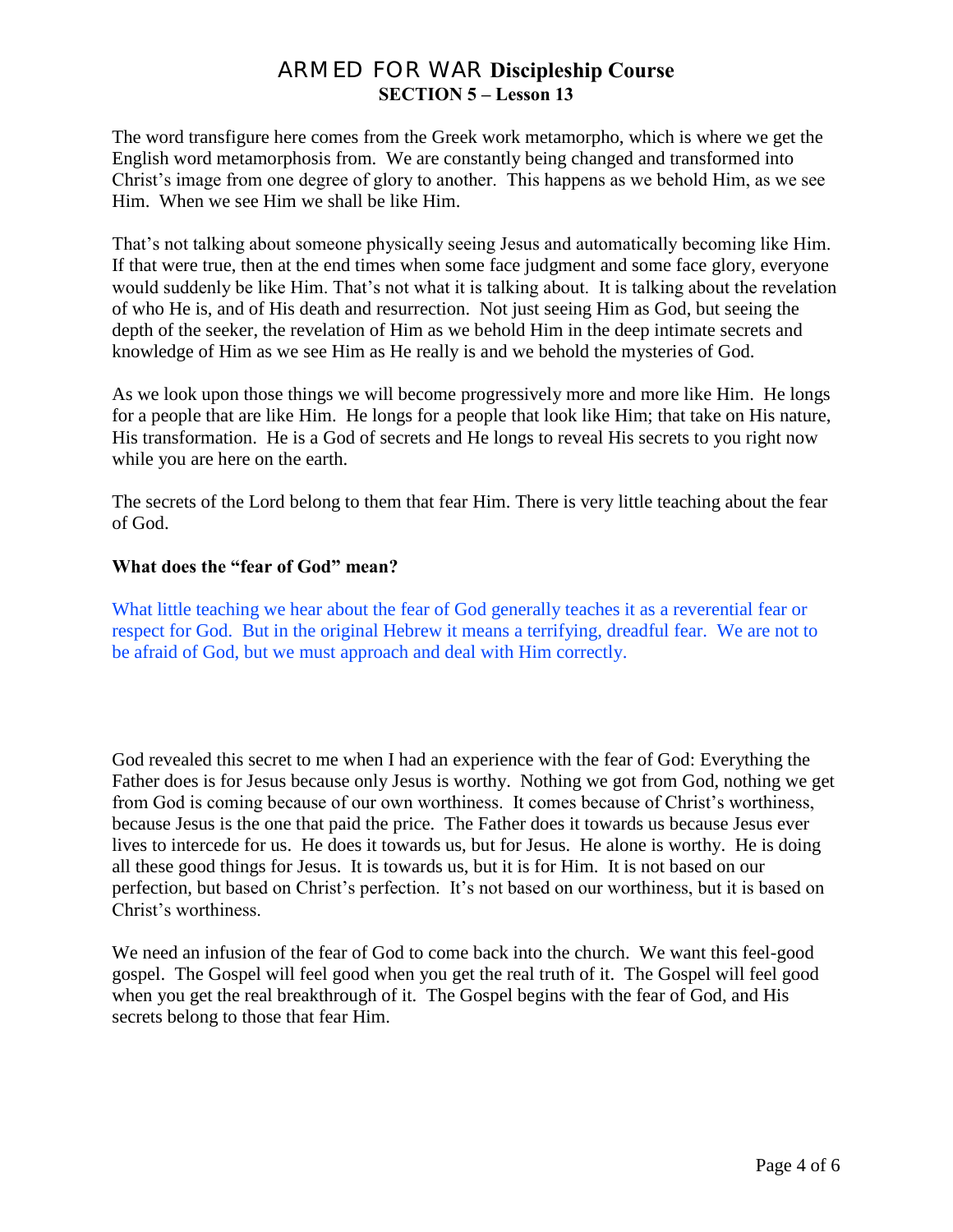**Proverbs 2:2-5** *So that you incline your ear to wisdom, And apply your heart to understanding; 3 Yes, if you cry out for discernment, And lift up your voice for understanding, 4 If you seek her as silver, And search for her as for hidden treasures; 5 Then you will understand the fear of the LORD, And find the knowledge of God.*

**Psalms 111:10** *The fear of the LORD is the beginning of wisdom; A good understanding have all those who do His commandments. His praise endures forever.* 

The fear of the Lord is the beginning of wisdom. God wants to reveal to you His deep mysteries and secrets; the deep, intimate mysteries and secrets of His plan, of His purposes, of His will. But He can only trust His secrets to those who tremble at His Word, and who tremble at His presence. Those who are not sitting there playing with the world. God wants a people that tremble at His Word, that read His Word. You should approach Him with the fear of Him, in awe of Him, in honor of Him, in reverence of Him, and with a heart that values Him.

The secrets of the Lord belong to those who fear Him. God is a God of incredible secrets. Do you want to know them? Are you satisfied with just getting your little sermonette for the Christianette? Are you satisfied just sitting in your church week in and week out?

We live in a day when the preachers don't fear God. They don't tremble at His Word, they don't tremble at His presence. God can't trust them with His secrets. But I'm telling you there is a people out there that are hungry for Him. They may be nobodies from nowhere, but they are hungry for Him. God is looking for those that will fear Him, because those are the ones He is going to reveal His secrets to.

Are you hungry? Walk in the fear of God, and then ask Him to show you His secrets.

*The secrets of God belong to those who fear Him.*